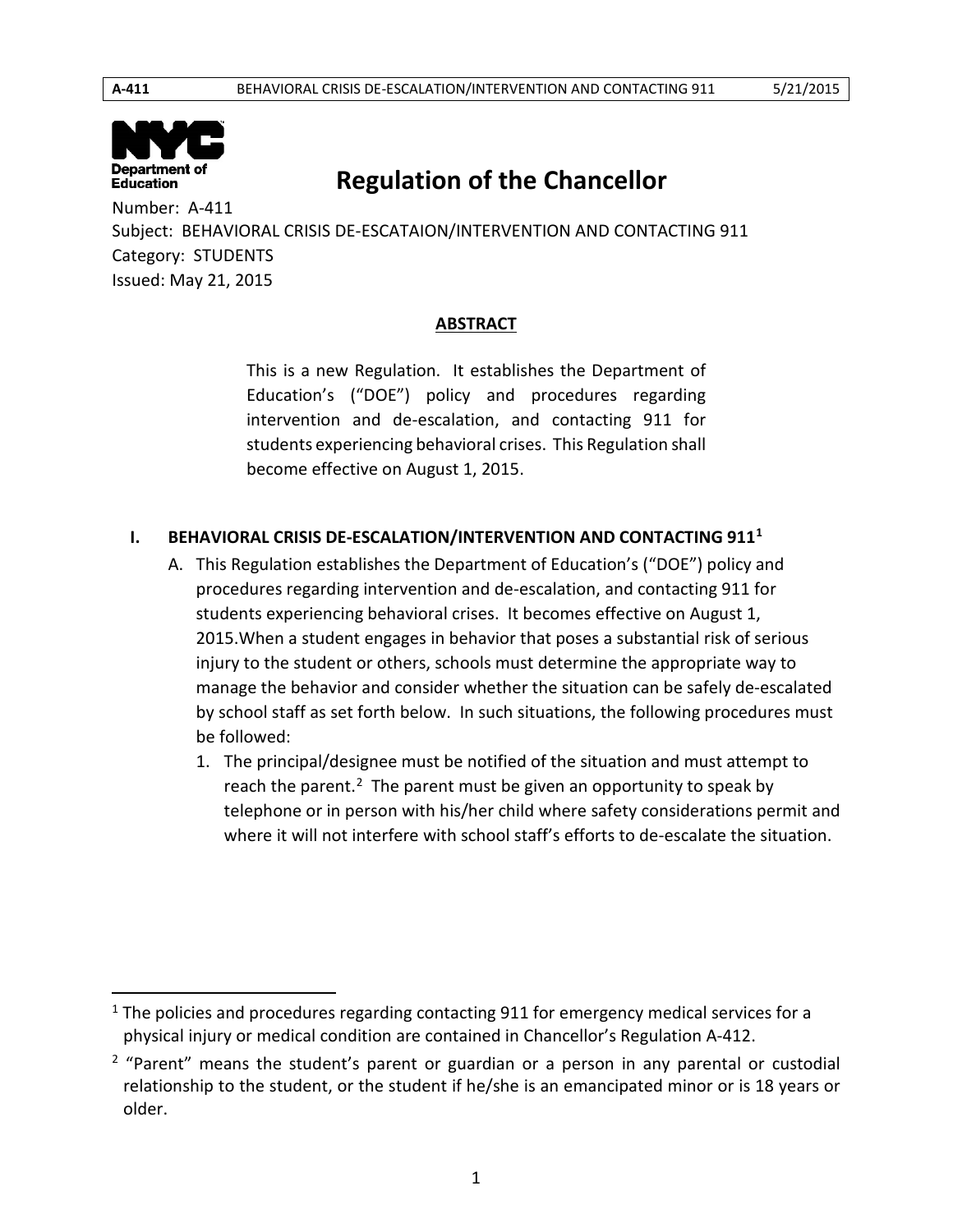#### A-411 **BEHAVIORAL CRISIS DE-ESCALATION/INTERVENTION AND CONTACTING 911** 5/21/2015

- 2. Every effort must be made by responding school staff to safely de-escalate the behavior where possible using: 1) strategies and interventions for addressing school's Crisis De-escalation Plan (see Section III below). If the classroom the teacher/staff member should seek assistance from staff members trained in other appropriate staff and resources including the assistant principal, dean, a behavioral crises; and 2) the in-school and community resources identified in the teacher or the responding staff member is unable to de-escalate the behavior, crisis de-escalation. The teacher/staff member may also seek assistance from member of the school's Crisis Intervention Team, a member of the Building Response Team, a guidance counselor, School-Based Mental Health Clinic (SBMH) or a School-Based Health Center with mental health services (SBHC) if there is one on-site, or the Children's Mobile Crisis Team if available in the borough.
- must call 911. In such situations where it is not practicable to contact the 3. However, where a student's behavior poses an imminent and substantial risk of serious injury to himself or others and the situation cannot be safely addressed by school staff or the support services set forth above, the principal/designee principal/designee, the responding staff member/School Safety Agent must call 911 and immediately thereafter notify the principal/designee.

### **II. SCHOOLS' RESPONSIBILITIES WHEN 911 IS CONTACTED**

- A. When 911 is called for a student, the principal/designee must immediately attempt to reach the parent to notify him/her that 911 was called.
- discharge of the on-scene 911 responders' duties and responsibilities, the parent B. If the parent has arrived at the school and it will not interfere with the proper must be given an opportunity to speak to the on-scene 911 responders and the student.
- C. If the parent has not arrived at the school but has been reached by phone, the parent must be given an opportunity to speak to the on-scene 911 responders and the student if it is feasible and it will not interfere with the proper discharge of the on-scene 911 responders' duties and responsibilities.
- D. If the parent requests that his or her child not be transported to the hospital, the onscene 911 responders will obtain relevant information from DOE staff, the parent and others as appropriate and determine whether the parent's request may be honored in accordance with FDNY policies and procedures for Refusal of Medical Assistance.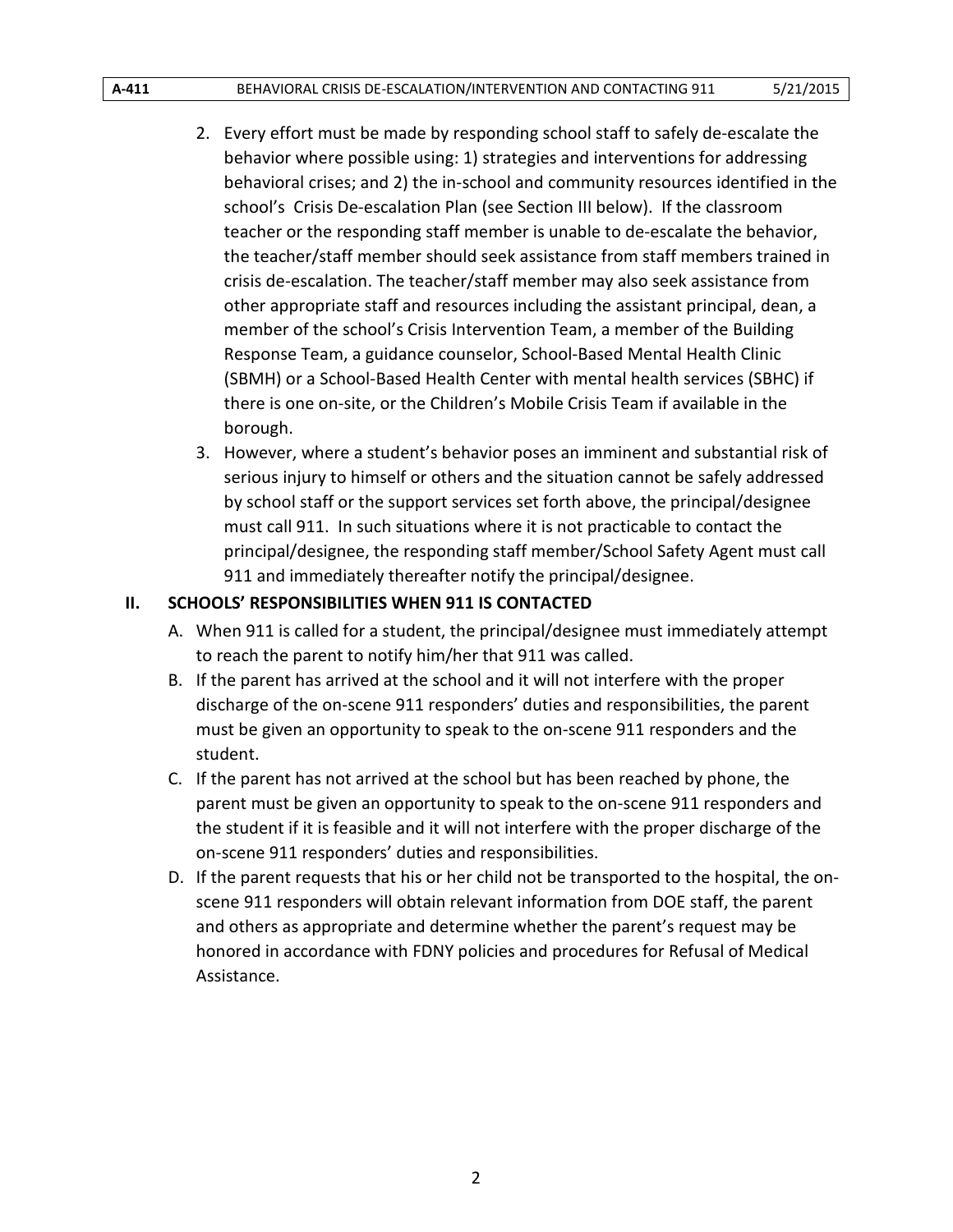- transport, school officials and the parent shall discuss appropriate immediate next E. If it is determined that the student does not require emergency treatment and/or steps, including but not limited to whether the student should be returned to class.
- F. If the school staff is unable to contact the student's parent, the on-scene 911 responders will obtain relevant information from DOE staff and others as appropriate and then determine whether the student requires emergency medical treatment and/or transport. If it is determined that the student will be transported to the hospital, school staff must accompany the student. If the parent does not arrive by the end of the staff member's school day, the staff member must contact the principal/designee for further instructions.
- G. In no circumstance should 911 be called or employed as a disciplinary response or disciplinary measure because of a student's behavior. Furthermore, 911 should not be used in lieu of or as an alternative to de-escalation strategies or resources, where such strategies and resources can be safely used to address the crisis as set forth in I.A.2 above.
- H. Schools may not request or require a mental health clearance letter as a condition of a student attending or returning to school.
- I. Following any behavioral crisis, school staff should meet with the parent (and the student where appropriate) to discuss appropriate positive behavioral supports and interventions for the student.

### **III. CRISIS INTERVENTION PLANS**

- A. Each school's Crisis Response/Prevention Education/Intervention Team (Crisis Intervention Team) must complete a Crisis De-escalation Plan as part of its Consolidated School and Youth Development Plan. Such plan must:
	- 1. include strategies for de-escalating behavioral crisis situations;
	- 2. identify locations in the school building in which students in crisis may be safely isolated from others;
	- 3. identify any school staff trained in de-escalation techniques;
	- 4. identify in-school and community resources that are available to the school and parents (e.g., mental health clinics, mobile crisis teams, facilities that provide urgent/same-day mental health assessments); and
	- 5. describe how crisis de-escalation and response protocols are communicated to school staff.

### **IV. REPORTING PROCEDURES**

A. The principal/designee must notify the DOE's Emergency Intake Center (EIC) at (718) 935-3210 whenever 911 has been contacted.